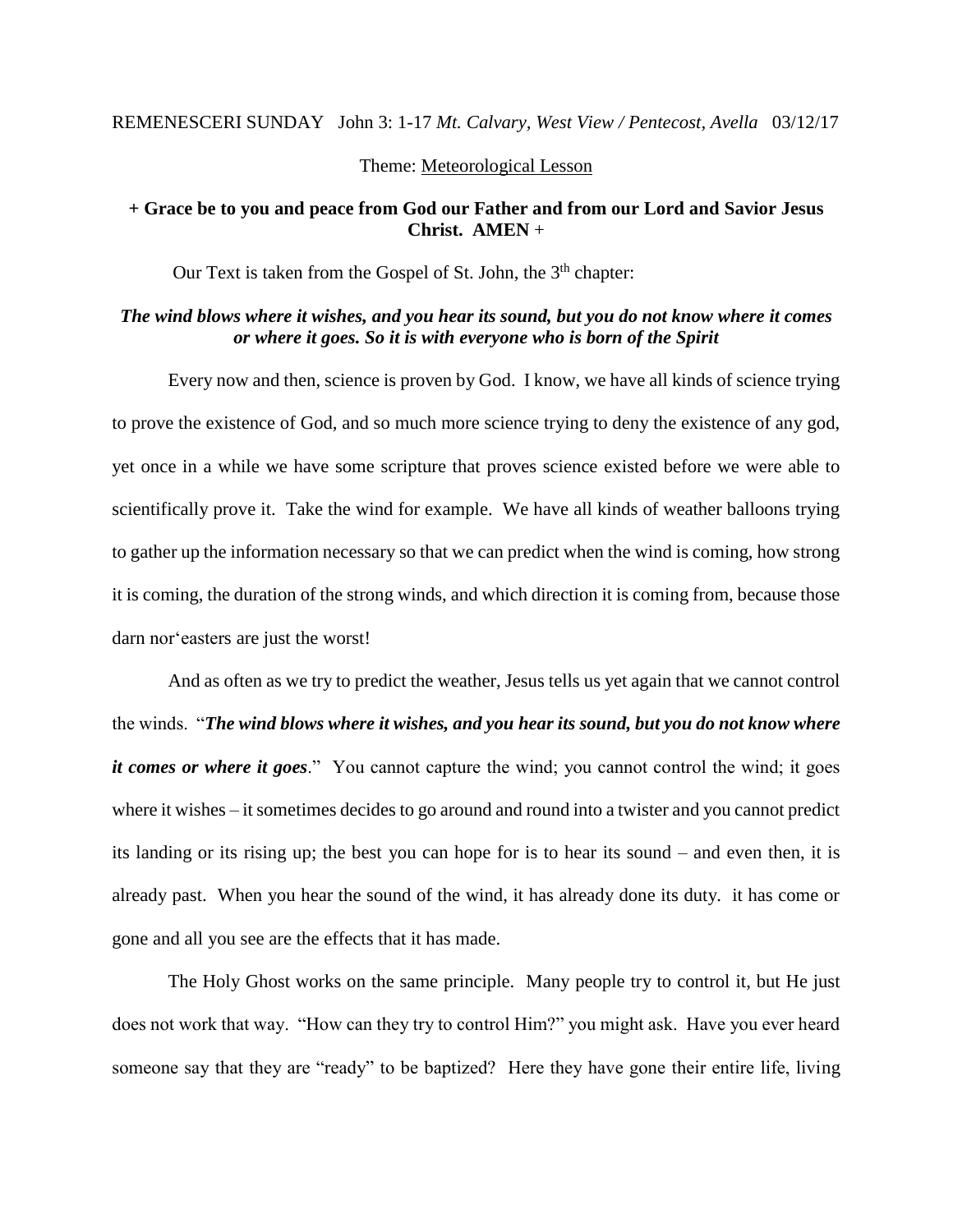however they wanted, and then, finally, after much so-called "soul searching," they have come to their decision for Christ, are now ready to follow Him wherever He goes, and they will now allow the precious waters of baptism to reach their heads/body/whatever. Does the Holy Ghost only work when we say He will? Have we become so righteous that we can finally allow the Holy Ghost to enter in and make us members of the body of Christ? Sounds silly to you and me, yet many have acted as if baptism is their choice and not the act of the Holy Ghost working faith in the believer and driving them to the waters of life.

Here is another example: how about the speaking in tongues? Many a Pentecostal has made the preparations of their body to be the "mouthpiece" of their god, and yet, I see nowhere in the Scriptures that the person must be prepared to be made the vessel for the Lord to speak. Even the heathens had been the mouthpiece of God when He so chose to use them as such, so who are we to think that we can harness the Holy Ghost like some sort of weather anomaly? We might as well be trying to capture a tornado or a hurricane – at least with these you have a chance.

Main Luther was so right in instructing us about all this 500 years ago, in the Small Catechism when he explained, "I [we] believe that I cannot by my own reason or strength believe in Jesus Christ, my Lord, or come to Him; but the Holy Ghost has called me through the Gospel, enlightened me with His gifts, sanctified and keeps me in the One True Faith." And just so we do not think that this is a Lutheran thing, and does not apply to other Christians, "In the same way He calls, gathers, enlightens, and sanctifies the whole Christian church on earth, and keeps it with Jesus Christ in the one true faith." Ah ha! The whole of Christendom is established by the works of the Holy Ghost and kept this way by His own doing! Yet, maybe we can harness the wind to make others be Christian with us? You know, that we lead others to Christ and thereby are able to make Christians as well and increase the kingdom of God? Certainly God addressed this, for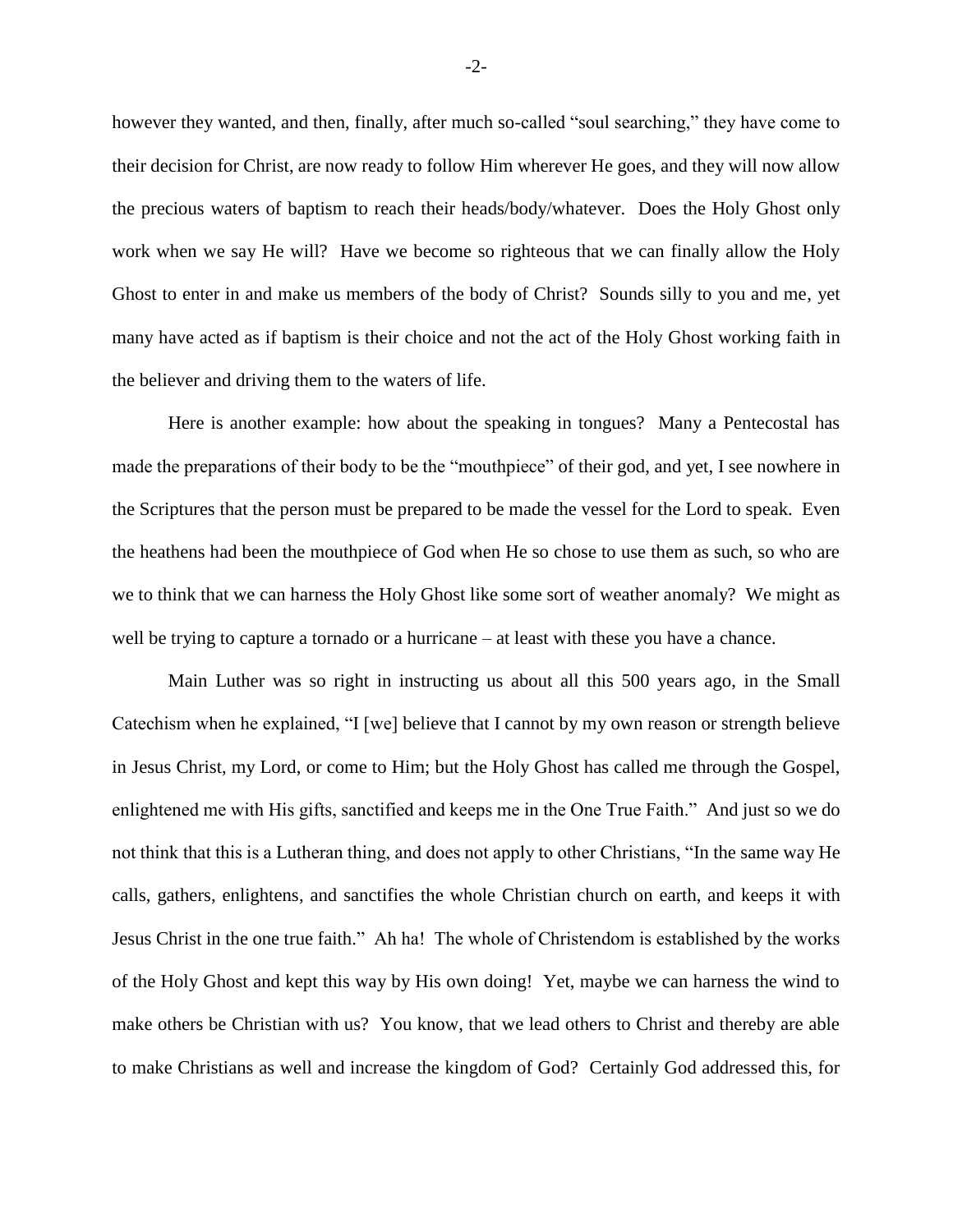everyone that is born of the flesh is flesh and everyone born of the spirit is spirit. If you are doing the work, it is earthly, fleshly, sinful work. If God is doing the work, well then, it is perfect work, for the work of the Holy Ghost is that, "In this Christian church He daily and richly forgives all my sins and the sins of all believers. And on the Last Day He will raise up me and all the dead, and give eternal life to me and all believers in Christ." This is most certainly True!

What I am getting at here is that a man is born again of water and spirit not by what he decides to do, or by what another man does, but by the work of the Holy Ghost that moves where and when He wills. We cannot harness and control Him, telling him to save that person or condemn another. Not even Abraham our forefather of the flesh, was able to do any work that made him justified before God, for it was his FAITH that saved him, the promise that rested on GRACE to be guaranteed to all the offspring – that is you. You, who have been faced with your sins this day, as we observe the purple colors, and the veiled cross, to remind us that we are still sinners in need of salvation due to our many sins just in this past week, and still, you rejoice that by faith you are saved, through grace, that it is not of your works, but the gift of God. Your baptism is the born again, in water, fire and spirit, that no man may see its coming or going, but as you live your faith in the forgiveness of the cross of Christ, they can see the effects of this Spirit in you.

Abraham showed the effects of his faith in leaving his home and journeying to a land he had never been to. Thankfully, God does not require this of us, but does place us here in this town to spread what we know to be true to many who are still "waiting for the Lord." Let them know that God is here in this house, and that they can meet Him face to face, in faith, and receive the very thing we need – the forgiveness of sins and life everlasting. It's not rocket science, but it is a science of faith. In His most Holy Name we pray. **AMEN**.

## + AND NOW MAY THE PEACE OF GOD WHICH SURPASSES ALL UNDERSTANDING KEEP YOUR HEARTS AND MINDS IN UNION WITH CHRIST JESUS. AMEN+